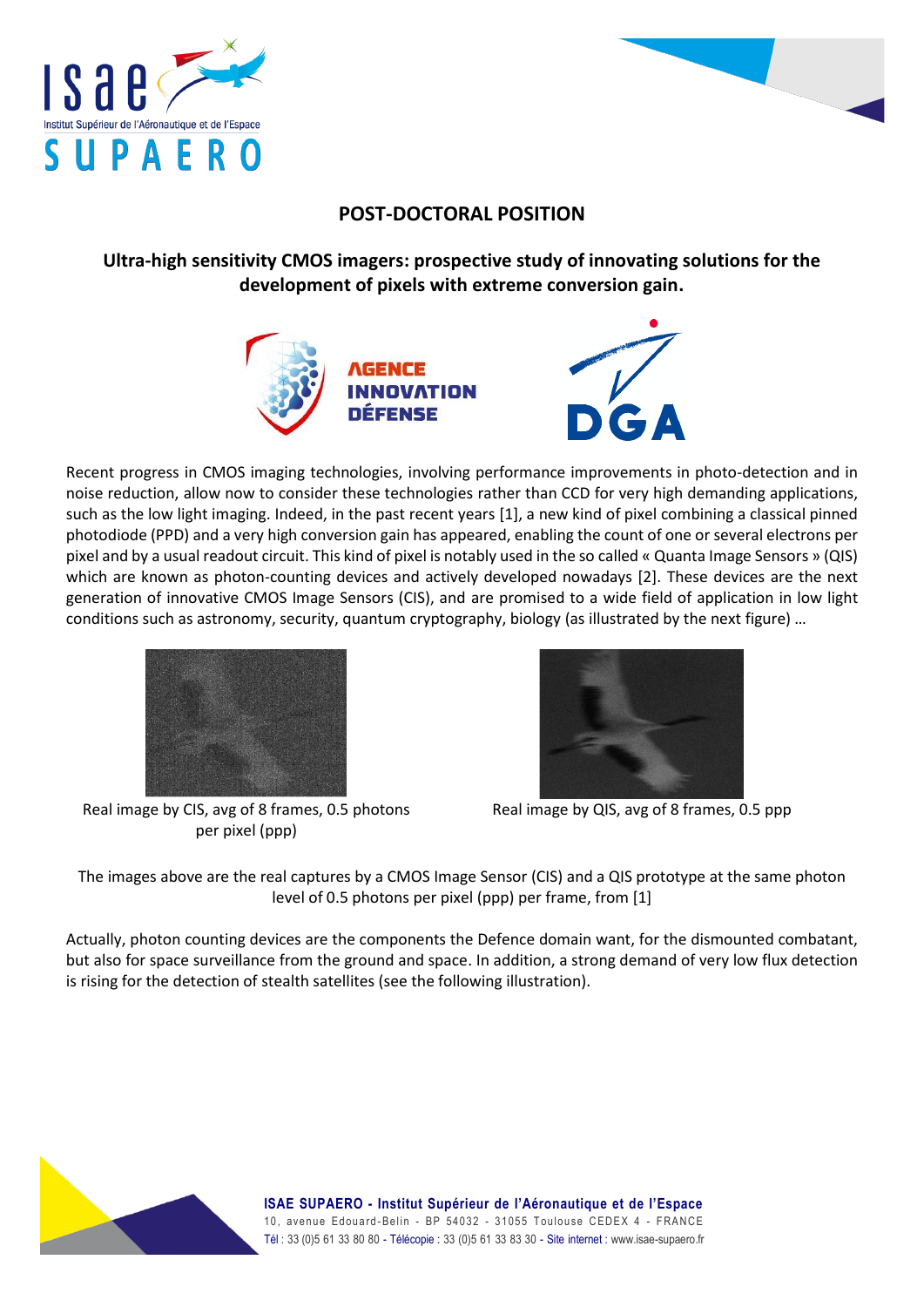

In 2007, the Athena-Fidus French-Italian military satellite has been approached by a Russian satellite in an unfriendly way. According to the French Ministry of the Armed Forces, it is an espionage act.

The objective of this project is to study various possibilities leading to very high conversion gain on a pixel including a pinned photodiode, by reducing the sense node capacitance, and in a way that the proposed solution can adapted to any fabs and technologies. The final goal is to produce a test vehicle, demonstrating the expected performances and especially the high sensitivity at very low optical flux. The innovating aspects of this project consist in the study and the development of innovating solutions of minimizing the sense node capacitance, and also on the possibility to develop strategies which can be adapted to any processes without modification. The work will rely on TCAD simulations (physical simulations for semi-conductor devices) and on measurements performed on elementary structures until a full characterization of a CMOS imager.



3D TCAD simulation of a pixel including a pinned photodiode.

**MISSION:** As a part of the CIMI research team, inside the ISAE-Supaero Department of Electronics, Optronics and Signal processing, the main tasks of the candidate are to:

- Realize a bibliography review of studies dealing with high conversion gain pixel applied to photon counting
- Analyse and simulate with the help of TCAD tools solutions to obtain a very high conversion gain. Study the influence of proposed modifications on pixel key parameters.
- Be involved in the design of the test vehicle, with the aim to demonstrate the key performances.
- Be involved in the characterization campaign of the test vehicle, and write articles / participate in conferences.

## **DURATION:** 12 months

**CANDIDAT'S PROFILE:** The candidate must have a strong knowledge and skills in semiconductor physics, electronics and micro/nanoelectronics. The candidate will have to be familiar with semiconductor characterization devices. The candidate may be familiar with Sentaurus simulation tool, but it is not mandatory. Good autonomy, work in a small team, for organization and communication skills are essentials.

The candidate must be an EU citizen.